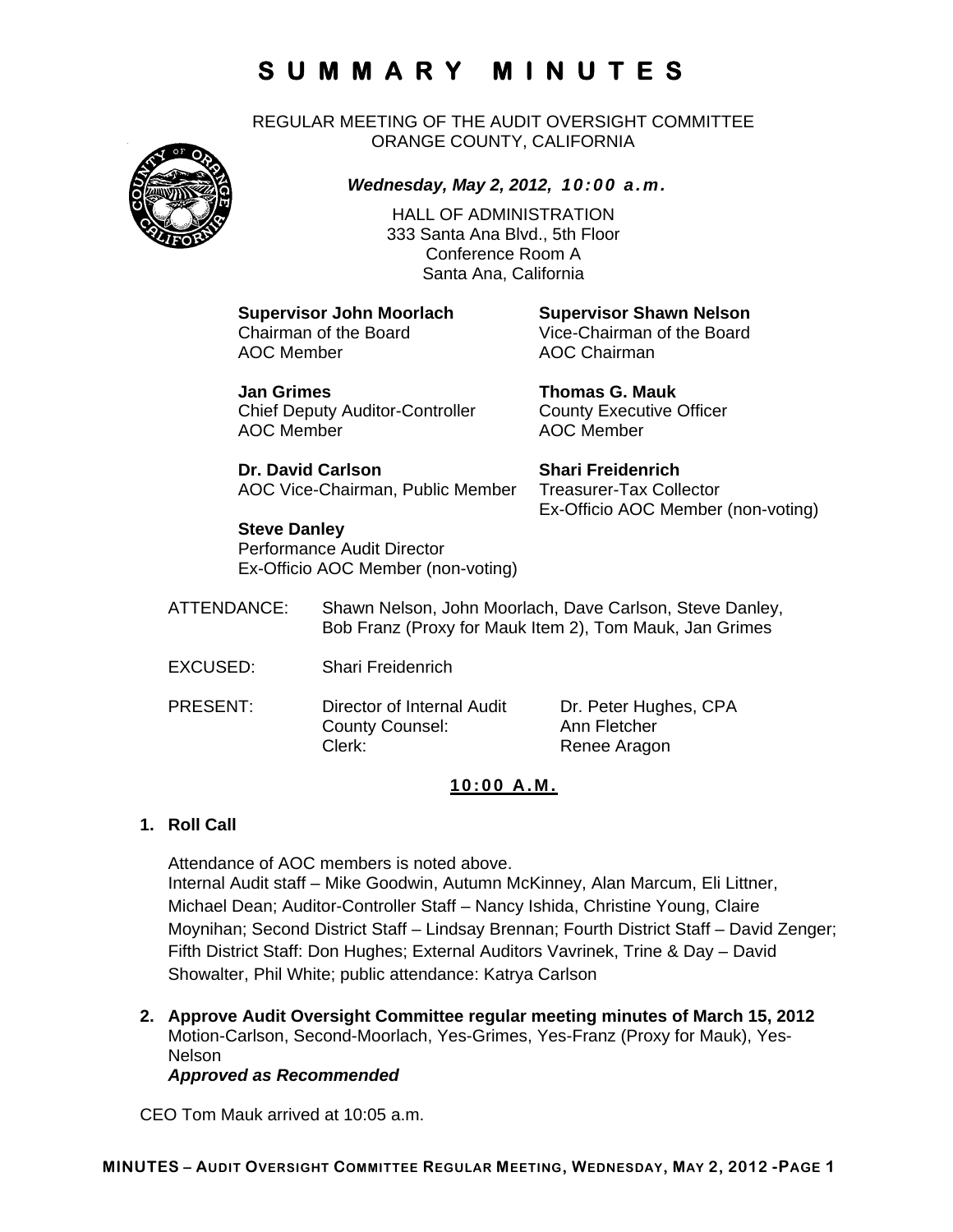#### **3. Receive SAS 114 Required Communication from External Auditors Vavrinek, Trine, Day & Company, LLP**  Moved-Moorlach, Second-Nelson, Yes-Carlson, Yes-Grimes, Yes-Mauk *Received required communication. DIRECTIVE: Supervisor Nelson directed the Internal Audit Department to follow-up on the Management Letter for Year Ended June 30, 2011, page 3, item 3 Continuance of Computer Operations, and report back to AOC at a future date.*

Mr. David Showalter from Vavrinek, Trine, Day & Company presented the SAS No. 114 Required Communications entrance letter. The entrance letter included detail from the audit plan and the responsibilities under professional auditing standards for the 2012 audit. Mr. Showalter asked the AOC members if there were any comments or items they wish to be considered for the 2012 audit. None were stated.

Mr. Showalter stated the 2011 Single Audit Report (SAR) audits the federal programs that the County administers. He stated they audited 18 major programs. He said 11 of the programs had American Recovery and Reinvestment Act of 2009 (ARRA) funding. The ARRA Programs required that each program receive a Single Audit. He stated Page 25 of the SAR listed the programs audited in 2011. Supervisor Nelson asked Mr. Showalter to address the significant deficiencies. Mr. Showalter stated the opinion rendered on the financial statements was an unqualified clean opinion. There were no material weaknesses and no significant deficiencies related to the financial statements audit. In SAR there were significant deficiencies noted in internal controls. For each program audited, the external auditor was required to opine on compliance. For the 18 programs audited, all were unqualified clean opinions. Mr. Showalter stated there were instances of non-compliance and significant deficiencies in the 14 findings (see page 27). He explained a finding example as when ARRA dollars were passed out, the subrecipient needed to be listed specifically under category and there were instances where they were not listed correctly. There were also findings related to some documents being missing or signed incorrectly; and some related reports not being submitted timely. Management responses and corrective action were included in the SAR.

The Management Letter contained prior year observations and the status of those observations. Mr. Showalter stated there were no current year recommendations contained in the Management Letter. Prior year observations in the IT environment had been carried forward from the prior years. It included management responses and their corrective action. Items 1, 2 and 3 were still on-going and not yet fully implemented. There was general discussion about Item 3 (Continuance of Computer Operations) and the management response. Mr. Showalter stated Item 3 was a finding carried over from the prior auditors in 2007. Dr. Carlson stated the management response to Item 3 was inadequate. Ms. Claire Moynihan, Auditor-Controller's office, stated resolution was halted because of a lack of resources and various other reasons. Supervisor Nelson asked the Internal Audit Department to follow-up on the 2011 Management Letter, Item 3 and to provide status updates of the implementation at future AOC meetings. Dr. Hughes agreed to add the item to the Audit Plan and will report at the next AOC meeting.

Supervisor Moorlach asked Mr. Showalter if there were any additional observations in the Management Letter that should be brought to the attention of the AOC. Mr. Showalter stated that they were pleased that nothing rose to the level that required them to bring it to the AOC's attention.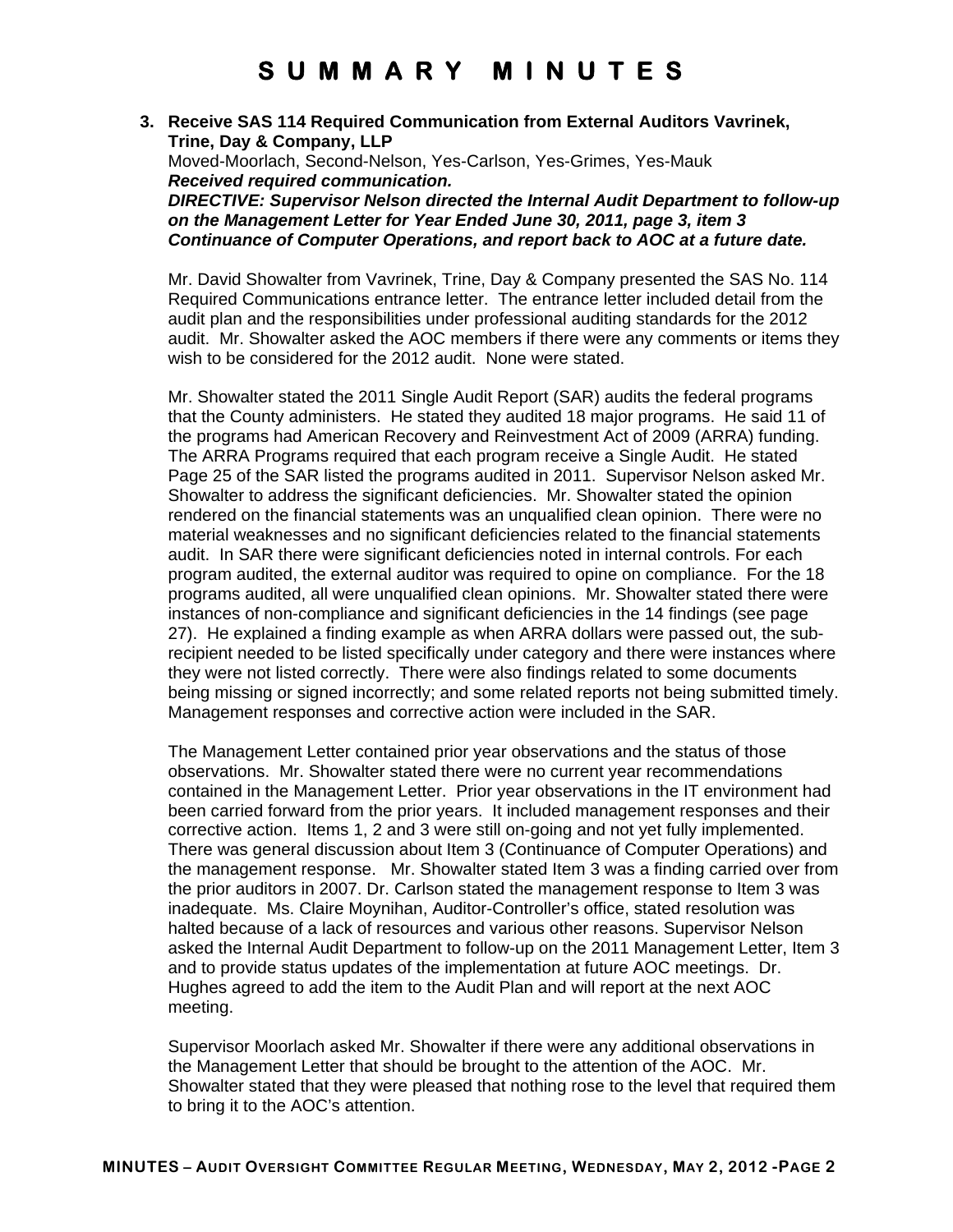AOC members had questions about signatures, headers, footers and report format. The AOC members felt changes to the format would add clarity to the report. Mr. Showalter explained the report format, structure and presentation of the financial statements and material. He explained that they were required by the professional standards under the AICPA and State Board of Accountancy to present their format, reports, letters, in exactly the manner he used and that he could not edit or modify this information. He explained how the Vavrinek, Trine and Day partners and staff could be contacted if needed to further discuss their questions. As such, the AOC recognized that no changes to format would be made by VTD.

#### **4. Receive and file status from CFO on Performance Audit Department Audit Recommendation of CEO/Risk Management, Enterprise Risk Management**  Moved-Moorlach, Second-Carlson, Yes-Nelson, Yes-Grimes, Yes-Mauk *Received and filed.*

Mr. Bob Franz discussed the early stages of implementing the recommendation made in the performance audit report. He stated they held one meeting held on April 25, 2012 that included Supervisor Campbell and EAs from each Board office. He said he was coordinating with Internal Audit over the scope and the limited ERM approach. He stated he would be meeting with Mr. Tom Phillips on May 5, 2012 to discuss the timeline. Mr. Franz said they were in the early stages of the implementation and there would be another ERM committee meeting before the matter was brought to the Board of Supervisors.

**5. Approve Draft Internal Audit Department Fiscal Year 2012-13 Audit Plan and Risk Assessment** 

Moved-Carlson, Second-Moorlach, Yes-Mauk, Yes-Grimes, Yes-Nelson *Approved as recommended.* 

### *DIRECTIVE:*

- *1) Supervisor Nelson requested for the one high-rated area not scheduled for audit to be considered for coverage if resources became available during the FY 12-13 audit period.*
- *2) Supervisor Moorlach directed the Internal Audit Department to prioritize the reverse pension pick-up audit when new audit cycle begins July 1, 2012.*
- *3) Supervisor Moorlach directed the Internal Audit Department to consider outsourcing the reverse pension pick-up audit during the FY13-14 audit planning process.*

Dr. Hughes explained the risk assessment and draft audit plan for FY12-13. The proposed audits categories included financial, compliance, internal controls, lease revenue generating lease audits and information technology. Six of the seven high-rated activities and most of the medium rated activities were planned for coverage. Dr. Hughes explained the risk assessment process. He said it was countywide and also involved comments or feedback from each department and each Board office. He stated the risk assessment was based upon the department's standard criteria that included time between audits, materiality, exposure in terms of dollars, complexity of rules and regulations, and organization changes or mergers of changes and/or reductions of staff. Dr. Hughes stated that Internal Audit also reserved hours for AOC or Board directed audits.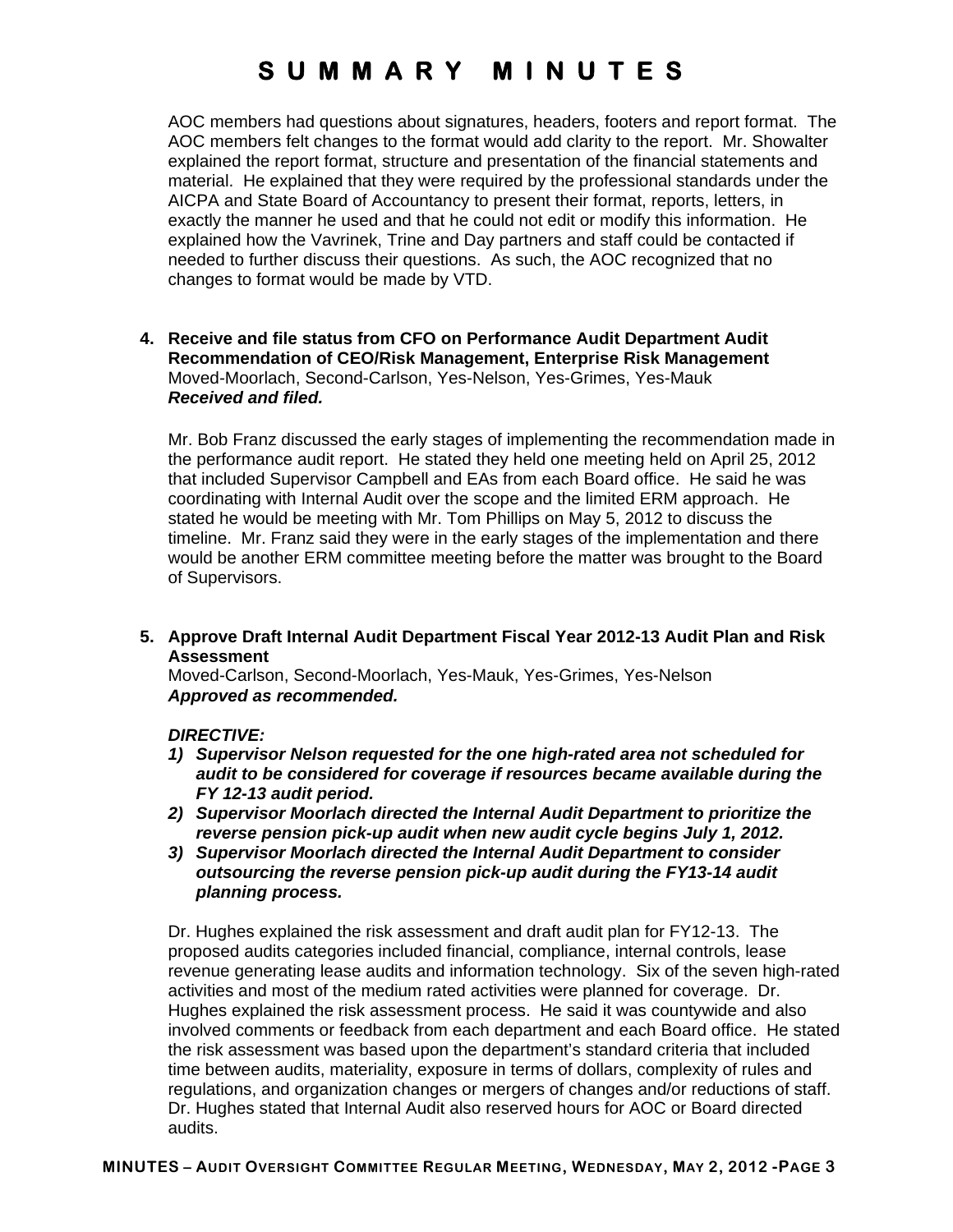Supervisor Nelson asked why six of the seven high-rated activities were audited and not all seven. Dr. Hughes discussed the factors that were elevated in ranking the risks and said he would research this area further. Supervisor Nelson requested for the one highrated area not scheduled for audit to be identified in the event resources became available and to ensure it would be included in next year's audit plan if it wasn't audited this year. Dr. Hughes stated he would note it in the audit plan for this year or included in next year's audit plan.

Supervisor Moorlach thanked Dr. Hughes for including the calculation of the Reverse Pension Pick-Up audit and asked if the audit could be considered for outsourcing in the future because Internal Audit had performed the audit twice already. Dr. Hughes stated the audit was mechanical and that Internal Audit developed the audit program. He stated work papers would be available for others to follow. Supervisor Moorlach asked when the audit would start. He requested that the Reverse Pension Pick-Up audit be placed as a first priority when the new audit cycle began in July. He said it would be relevant information for employees to have the numbers because of current negotiations. Dr. Hughes agreed to place a priority status to start the audit on the new audit cycle. He also stated the audit would be considered for outsourcing during the next audit planning cycle as suggested by Supervisor Moorlach.

Mr. Steve Danley asked about the proposed coverage and scope of work for the Property Tax Management System (PTMS). Dr. Hughes briefly explained the Internal Audit information technology audit coverage. He said Internal Audit does not provide the technical expertise such as independent verification and validation (IV&V) coverage. He said Internal Audit had clarifying MOU's for IT services with PTMS and CAPS+ Steering Committee.

**6. Receive and file OC Fraud Hotline Activity Report for the Period July 1, 2012 through December 31, 2012 (Audit No. 1103-B)**  Moved-Moorlach, Second-Carlson, Yes-Mauk, Yes-Grimes, Yes-Nelson *Received and filed.* 

Dr. Hughes stated it was a best practice to provide the fraud hotline activity report to the AOC. Dr. Hughes stated Internal Audit provides 24/7 service. He said his staff provides coverage during working hours and a third-party provides coverage during all other hours. Dr. Hughes briefly explained the fraud hotline process and noted a significant increase in hotline complaints as well as an increase in the serious nature of some of the complaints. Dr. Hughes stated they were substantiating some or all the allegations in about 20% to 25% of the complaints investigated over the past three years.

**7. Approve Proposed Amended AOC Bylaws for private sector membership clarification and present to the Board of Supervisors for final approval**  Motion-Moorlach, Second-Carlson, Yes-Grimes, Yes-Nelson, No-Mauk *Approved as recommended.*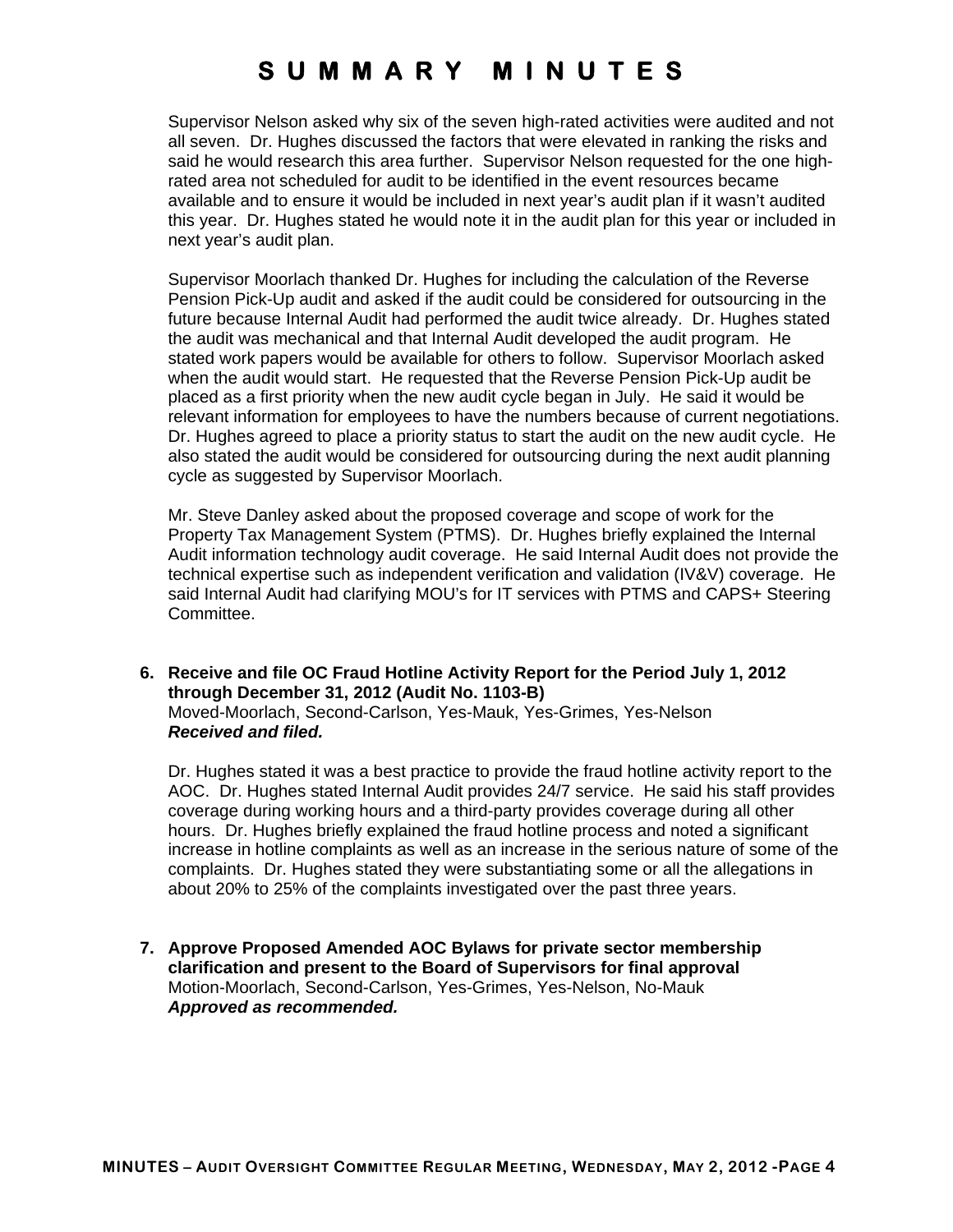**8. Approve Audit Oversight Committee 2011 Annual Report to be presented to Board of Supervisors in compliance with AOC Charter (Section 7.1)**  Motion to continue-Moorlach, Second-Mauk, Yes-Grimes, Yes-Nelson, Yes-Carlson

*DIRECTIVE: Item continued to next AOC meeting to include information about Internal Audit Department monthly activity reports to the Board of Supervisors.* 

Supervisor Moorlach moved for the item to be continued to allow Dr. Hughes to add information about the Internal Audit monthly activity reports to the Board of Supervisors.

*9.* **Receive and file oral status from AOC Subcommittee established to evaluate language and compliance issues of AOC Charter (AOC Meeting, March 15, 2012, Item 4)** *Received oral status report.* 

Dr. Carlson stated the subcommittee reviewed an initial draft and planned to meet and discuss the draft and then return to the AOC with recommendations.

**10. Receive and file Status Report on Auditor-Controller Internal Audit Unit Audit Activity for July 1, 2011 through March 31, 2012**  Motion-Nelson, Second-Carlson, Yes-Grimes, Yes-Nelson, Yes-Moorlach *Received and filed.* 

#### *DIRECTIVE:*

- *1) Auditor-Controller to provide quarterly Internal Audit Unit reports to the Board of Supervisors on public agenda. (see public comments)*
- *2) CEO/Budget to work closely with Treasurer's office on monitoring of the Treasury Cost Allocation to Pool Participants to ensure no overcharges occur.*

Ms. Jan Grimes presented a summary of the mandated audits performed by Auditor-Controller's office. The summary also detailed the findings related to the audits.

Supervisor Moorlach requested for the Auditor-Controller's office to present their reports to the Board of Supervisors on public agenda in the same manner as the Internal Audit Department (see public comments). He also requested for the Auditor-Controller's office to email him all reports as they are issued. Ms. Grimes agreed to provide the Auditor-Controller's office audit reports to the Board of Supervisors on public agenda (see Public Comments for frequency to the Board). Ms. Grimes said all reports were emailed to Supervisor Moorlach and she would confirm the email distribution list.

Supervisor Moorlach raised questions about the over charges on the expense ratio being returned on an annual basis and how it was not detected in the quarterly audits of the Auditor-Controller's Internal Audit Unit. Supervisor Moorlach asked about management's failure to identify and return the overcharge of administrative costs to investment pool participants (Audit of Treasury Cost Allocations to Pool Participants, Audit No. 2915) and related activity of the Treasury Oversight Committee. Dr. Hughes explained the difference in the scope of work that Internal Audit Department uses versus the Auditor-Controller's office Internal Audit Unit. He stated the IAD audit scope differed from the prior auditors and were able to identify items that were not caught in prior years. Mr. Mauk (also a member of the Treasury Oversight Committee) stated he would make certain that the CEO/Budget Office and the Treasurer's Office work closely together in monitoring the related activity to ensure that no more overcharges occur.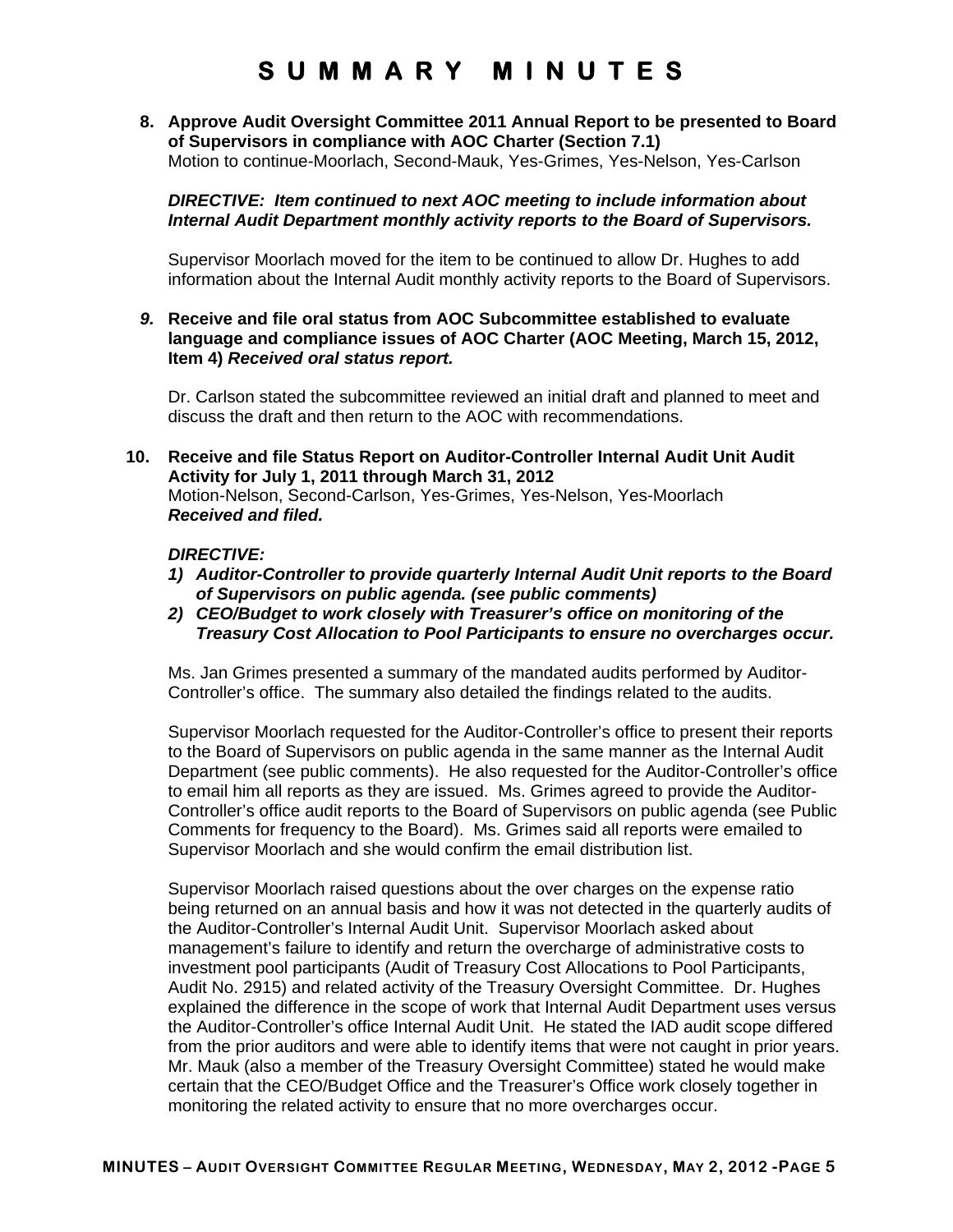**11. Approve OC Internal Audit Department 1st Quarter Status Report of FY 11/12 for the period July 1, 2011 through March 30, 2012, and approve 1st Quarter Executive Summary of Audit Finding Summaries for the period July 1, 2011 through March 30, 2012** 

Moved-Moorlach, Seconded–Nelson, Yes-Carlson, Yes-Mauk, Yes-Grimes *Approved as Recommended* 

#### **12. Approve External Audit Coverage 3rd Quarter Status Report FY 11/12 for the period July 1, 2011 through March 30, 2012**  Moved-Carlson, Second-Moorlach, Yes-Mauk, Yes-Nelson, Yes-Grimes *Approved as Recommended*

Dr. Peter Hughes introduced Dr. Jeff Nagel, Health Care Agency to address the material item. Dr. Nagel stated the material item was about an audit of Mental Health Cost Report for FY 06-07.

Dr. Nagel reported the County was appealing \$249,000 of \$560,000 in audit findings. He stated the \$249,000 pertained to amounts recouped by the State Department of Mental Health for credits processed after the submission of the Cost Report. The total amount of approved cost for the audit period in FY 06-07 was \$190M and Medical revenue was \$49M of that cost.

#### **13. Receive and file Summary Highlights of Audit Reports Issued by Month for July 1, 2011 to February 29, 2012**  Moved-Carlson, Second-Mauk, Yes-Moorlach, Yes-Nelson, Yes-Grimes

**Received and filed.**  *DIRECTIVE: Internal Audit directed to place priority of the Follow-Up Probation* 

*Department audit on FY12-13 audit schedule.* 

Mr. Tom Mauk requested the follow up audit of the Probation Department report (Audit No. 1127) issued in March 2012 be given priority on the follow-up schedule given the costs involved. Dr. Hughes agreed to prioritize the follow-up audit of the Probation Department (Audit No. 1127) for the FY12-13 audit cycle.

Supervisor Moorlach asked Dr. Hughes to provide information on the Special Request Audit of HRD – Employee Benefits Vendor. Dr. Hughes discussed the Special Request Performance Measure Validation Audit of Human Resources Department – Employee Benefits Vendor, Kaiser Permanente (Audit No. 1155). He explained why Kaiser was selected and the testing methodology of the performance measures.

#### PUBLIC COMMENTS:

Ms. Nancy Ishida, Audit Manager, Auditor-Controller's office Internal Audit Unit, requested Item 10 be re-opened to consider the frequency of presenting the mandated audits to the Board of Supervisors. She said there were few mandated audits performed to report on a monthly basis. She requested quarterly or semi-annually because of volume. Supervisor Moorlach agreed to quarterly reporting. Supervisor Nelson directed the notation on Item 10.